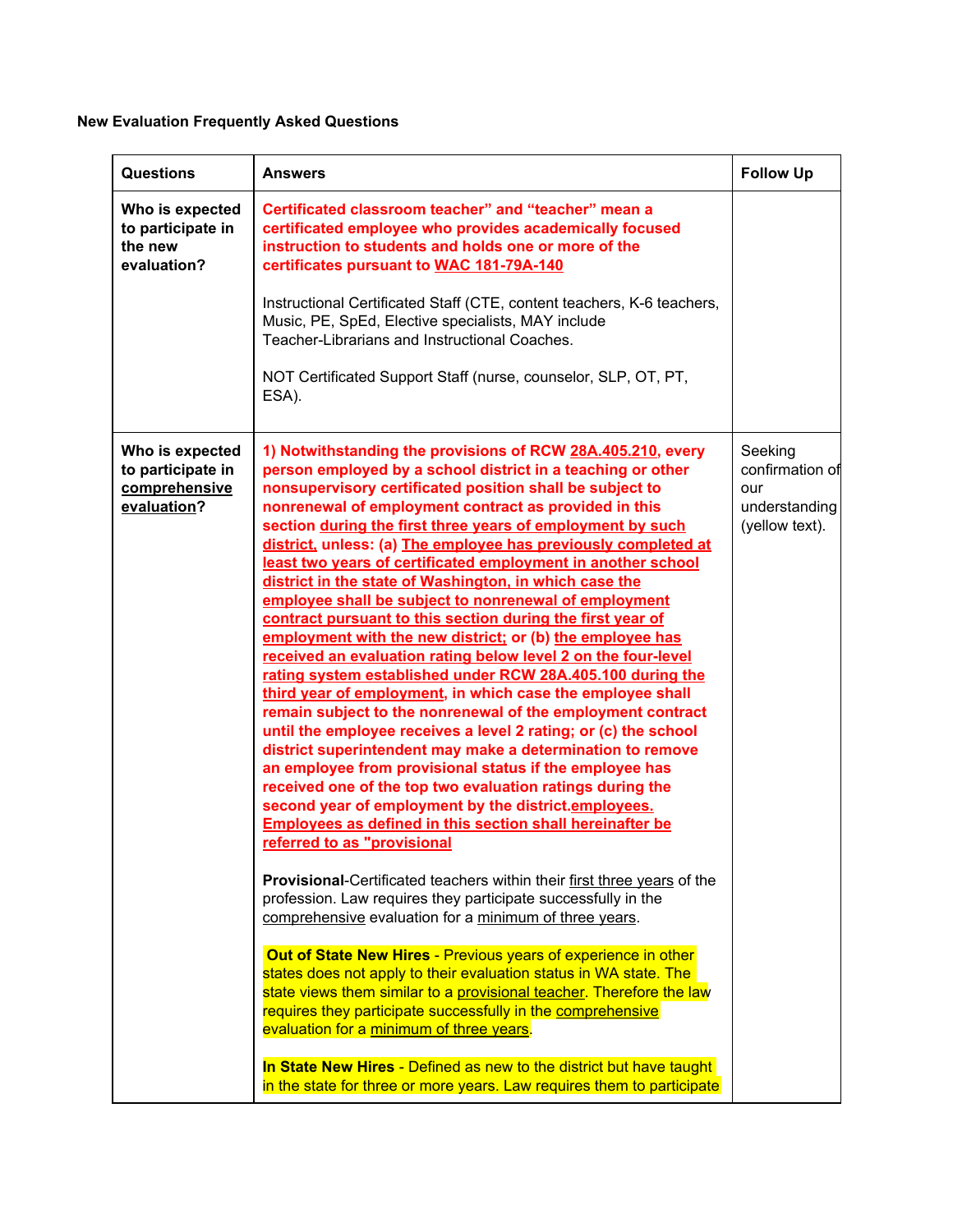|                                                                                                       | in the comprehensive evaluation for at least 1 year (3 consec. years<br>of comprehensive evals is NOT required of these staff).                                                                                                                                                                                                                                                                                                                                  |  |
|-------------------------------------------------------------------------------------------------------|------------------------------------------------------------------------------------------------------------------------------------------------------------------------------------------------------------------------------------------------------------------------------------------------------------------------------------------------------------------------------------------------------------------------------------------------------------------|--|
|                                                                                                       | <b>Probationary</b> - Any teacher who has previously received Basic or<br>Unsatisfactory the previous year.                                                                                                                                                                                                                                                                                                                                                      |  |
| When must we<br>fully implement<br>the new<br>evaluation law?                                         | 2015-2016 - All Staff must be participating in either the Focused or<br>Comprehensive Evaluation as articulated by the new law.                                                                                                                                                                                                                                                                                                                                  |  |
|                                                                                                       | Woodland schools has a three year implementation plan in which a<br>third of staff will receive training and use the new evaluation each<br>consecutive year until all staff are on board in the third year.                                                                                                                                                                                                                                                     |  |
| What is the<br>expectation<br>regarding<br>meetings<br>between the<br>principal and<br>teacher?       | RCW 28A.405.100<br>(4) (b) The establishment of the probationary period and the giving of<br>the notice to the employee of deficiency shall be by the school<br>district superintendent and need not be submitted to the board of<br>directors for approval. During the probationary period the evaluator<br>shall meet with the employee at least twice monthly to supervise<br>and make a written evaluation of the progress, if any, made by the<br>employee. |  |
|                                                                                                       | (9) Each certificated classroom teacher and certificated support<br>personnel shall have the opportunity for confidential conferences with<br>his or her immediate supervisor on no less than two occasions in<br>each school year. Such confidential conference shall have as its<br>sole purpose the aiding of the administrator in his or her<br>assessment of the employee's professional performance.                                                       |  |
|                                                                                                       | Teachers in their probabtionary period should mee with their<br>administrator at least twice monthly during the probationary period.                                                                                                                                                                                                                                                                                                                             |  |
|                                                                                                       | All teachers receiving Focused or Comprehensive evaluations must<br>receive a minimum of two confidential meetings. There is no text in<br>the RCW or WAC regarding "pre" or "post" observation conferences.<br>Instead the law defines the purpose of the meetings is to aide the<br>administrator in his or her assessment of the employee.                                                                                                                    |  |
| How long and<br>how often must<br>observations<br>take place?                                         | In the most recent iteration of information (RCW-WACs effective<br>3-10-13) the language regarding time spent observing no longer<br>defines set periods of time required, only total time spent observing<br>over the course of the year for a total of 60 minutes (applicabale to<br>Comprehensive and Focused Evals) and 90 minutes for "beginning"<br>teachers in their third year of their career.                                                          |  |
| What is the<br>expectation for<br>communicating<br>the collected<br>evidence after<br>an observation? | RCW 28A.405.100<br>Following each observation, or series of observations, the principal<br>or other evaluator shall promptly document the results of the<br>observation in writing, and shall provide the employee with a copy<br>thereof within three days after such report is prepared.                                                                                                                                                                       |  |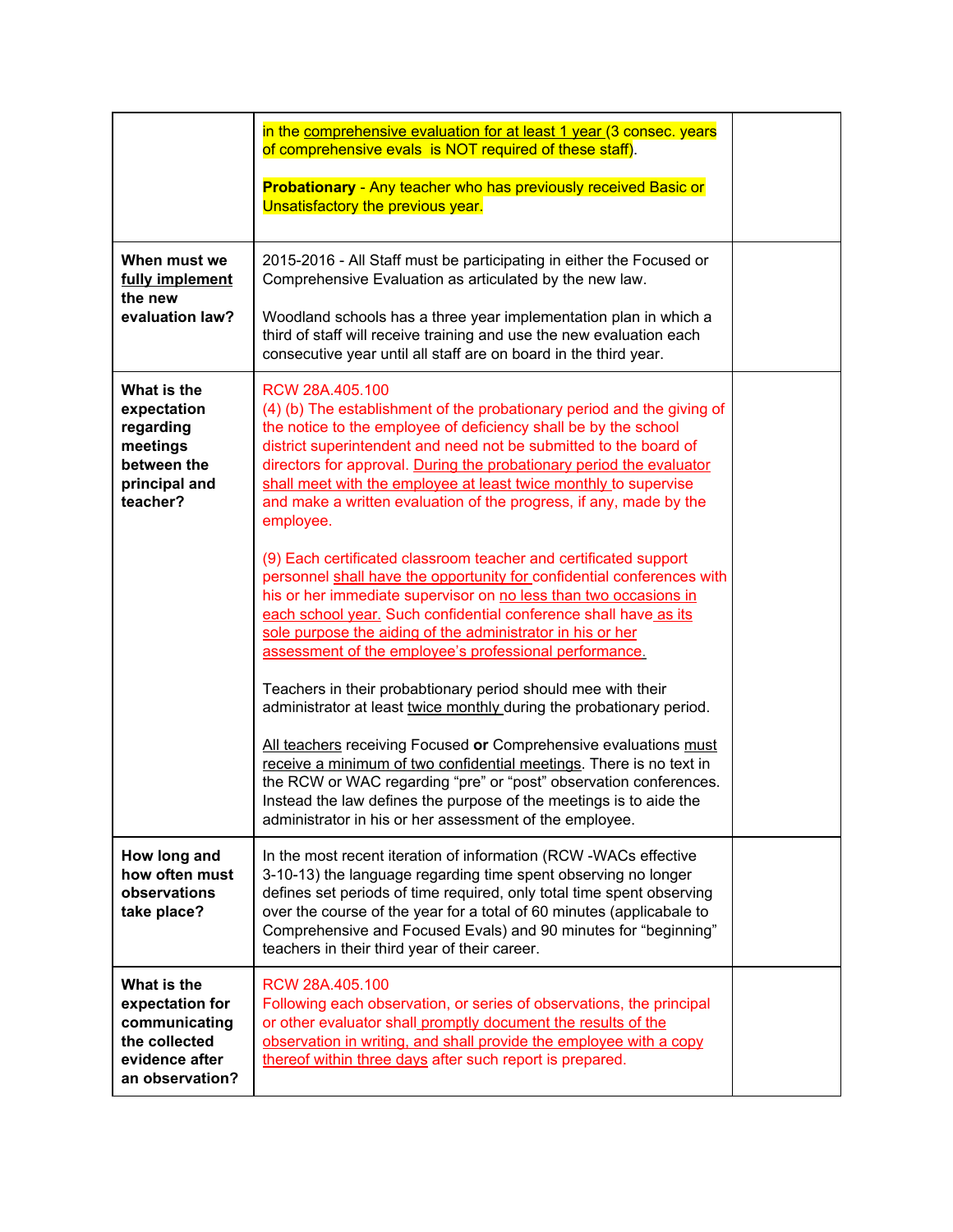| How will each<br>criteria be<br>scored?              | The law does not define how we calculate the components within the<br>criteria to determine the criteria score. It only defines how to<br>calculate the summative score of all the criteria. As a result we will<br>be scoring each criteria (not subcomponents).<br>Each criteria has a rubric that explicitly defines levels of<br>performance. Evidence will be collected and compared the rubric to<br>determine a final rating of performance. Best practice recommends a<br>preponderance of evidence be used to inform the evaluators<br>judgment of practice.   | Criteria<br><b>Rubrics</b><br>and<br>Scoring<br>information<br>can be found<br>on the distict<br>web page.<br><b>WSD New</b><br><b>Evaluation</b><br>Webpage |
|------------------------------------------------------|-------------------------------------------------------------------------------------------------------------------------------------------------------------------------------------------------------------------------------------------------------------------------------------------------------------------------------------------------------------------------------------------------------------------------------------------------------------------------------------------------------------------------------------------------------------------------|--------------------------------------------------------------------------------------------------------------------------------------------------------------|
| How many<br>student growth<br>goals are<br>required? | Three types of goals are described in Criteria 3, 6, 8<br>3.1 Student growth goal for subgroups of students<br>6.1 Student growth goal for whole class group of students<br>8.1 Student growth goal established by a team<br>A singular content area can be the target of all three goals to<br>facilitate strategic improvement of a wide range of students in a key<br>learning target. That being said, a minimum of three goals would<br>need to be written defining each type of groups expected progress<br>and how that progress will be monitored and measured. |                                                                                                                                                              |